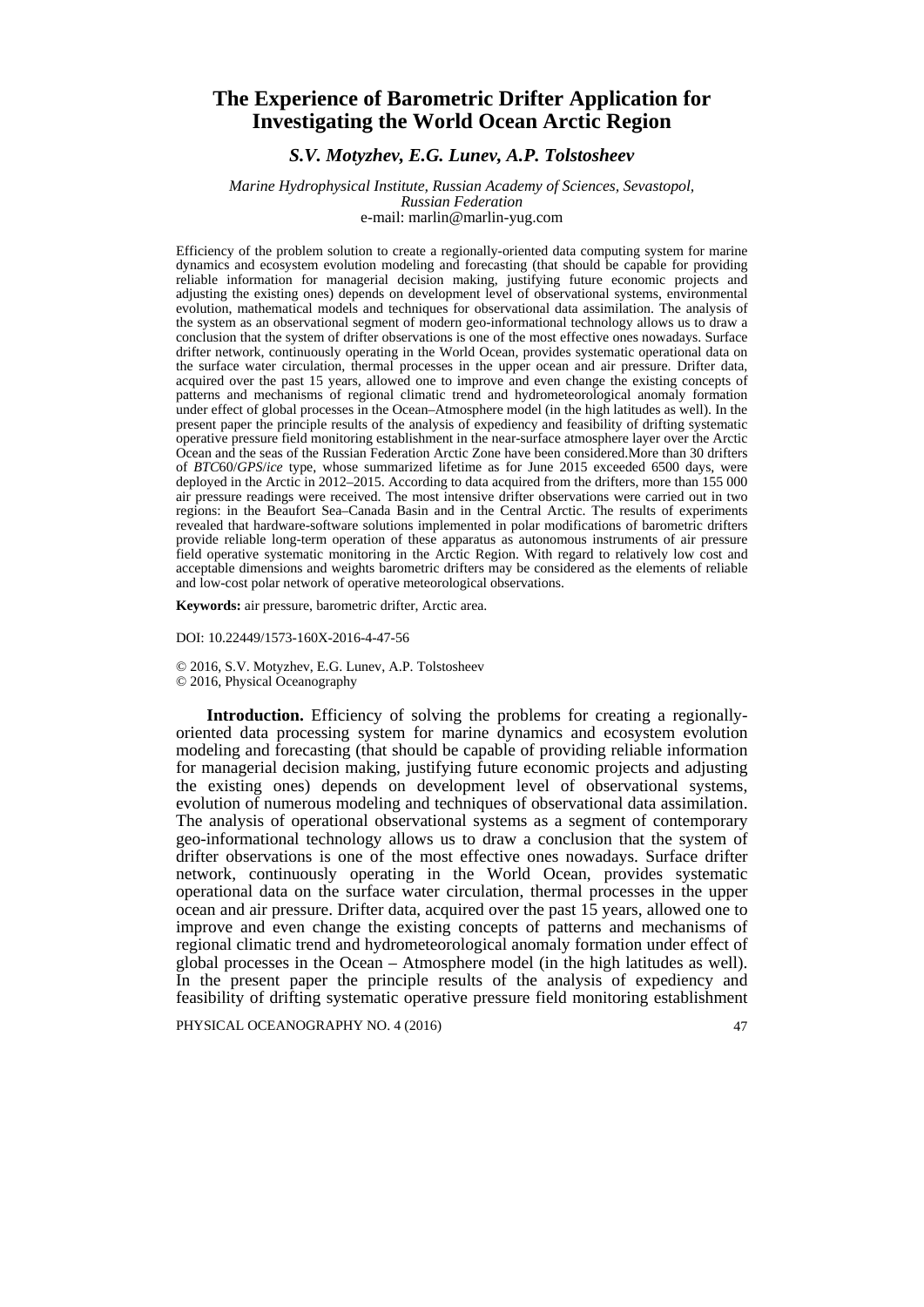in the near-surface atmosphere layer over the Arctic Ocean and the seas of the Russian Federation Arctic Zone have been considered.

Air pressure in one of the most important meteorological elements upon which numerical weather modeling is carried out. The main characteristics of observational network should meet the requirements of several international programs of Intergovernmental Oceanographic Commission (IOC-UNESCO) of UNESCO and the World Meteorological Organization (WMO). Numerical models of weather forecast should meet the requirements of *Global NWP* program (highdefinition ones – *HR NWP*); climate variability observations – *GCOS*; development of marine observational system – *GOOS*. In these programs three levels of requirements for spatio-temporal resolution, timeliness (delay time) of data acquisition and delivery, as well as permissible error of measurements (Table) have been formulated: 1) minimum permissible (in the Table – "min."); 2) optimal ("opt."), when reaching them, a significant improvement of system or model operation quality is obtained; 3) target ("targ.") or the most stringent requirements, when they are reached, further improvement is meaningless. The requirements of these programs for the baric field monitoring are summarized in [1].

**WMO and IOC requirements for near-surface barometric observations**

| Program           | Observation scale |      |       |             |              |       | Delay time, h |      |       | Error, hPa |      |       |
|-------------------|-------------------|------|-------|-------------|--------------|-------|---------------|------|-------|------------|------|-------|
|                   | spatial, km       |      |       | temporal, h |              |       |               |      |       |            |      |       |
|                   | min.              | opt. | targ. | min.        | opt.         | targ. | min.          | opt. | targ. | min.       | opt. | targ. |
| <b>Global NWP</b> | 500               | 100  | l5    |             |              |       |               | 0.5  |       |            |      | 0.5   |
| <b>HR NWP</b>     | 20                |      |       |             |              | 0.5   |               | 0.5  | 0.25  |            | 0.65 | 0.5   |
| <b>GCOS</b>       | 500               | 300  | 200   | 24          | <sub>6</sub> |       | 12            |      |       |            | 0.65 | 0.5   |
| GOOS              | 100               | 63   | 50    | 48          | 30.2         | 24    |               |      |       |            | 1.4  | 10    |

Large number of publications (their meaning from the point of view of observational system current status has been summarized in [2]) is dedicated to the analysis of problems that take place when monitoring of barometric meteorological parameter in the World Ocean Arctic Region with the required spatial-temporal resolution. Systemizing the available data on the Arctic study, the author of the abovementioned paper concludes that, although the studies in the Arctic with different aims are particularly relevant, their practical implementation remains technically and organizationally difficult and expensive. In the paper [3], which is devoted directly to the issue of atmospheric field monitoring in the Polar Regions, the fact that meteorological stations are sparsely distributed over the Arctic Ocean due to placement difficulties and high coast of maintaining is pointed out. Apparently, this circumstance complicates model forecast validation and may cause errors in the results.

Since 2010, there has been taking place a trend of changing the situation for the better. To a certain extent, this is due to the Marine Hydrophysical Institute (MHI) of Russian Academy of Sciences and "Marlin-Yug" Ltd. works on drifter technology development and introduction into the practice of polar and circumpolar studies [4]. The results of the analysis of these activities, in respect to the solution of the problem of systematic operative pressure field monitoring establishment in the Arctic, are considered below.

48 PHYSICAL OCEANOGRAPHY NO. 4 (2016) **Barometric drifter.** The construction of low-cost and technological polar observational network, that provides near-surface air pressure control with required spatio-temporal resolution, is possible through the comprehensive solution of two problems. The first one is the construction of low-cost measuring instrument with at least two years autonomy. It should also be resistant to influencing factors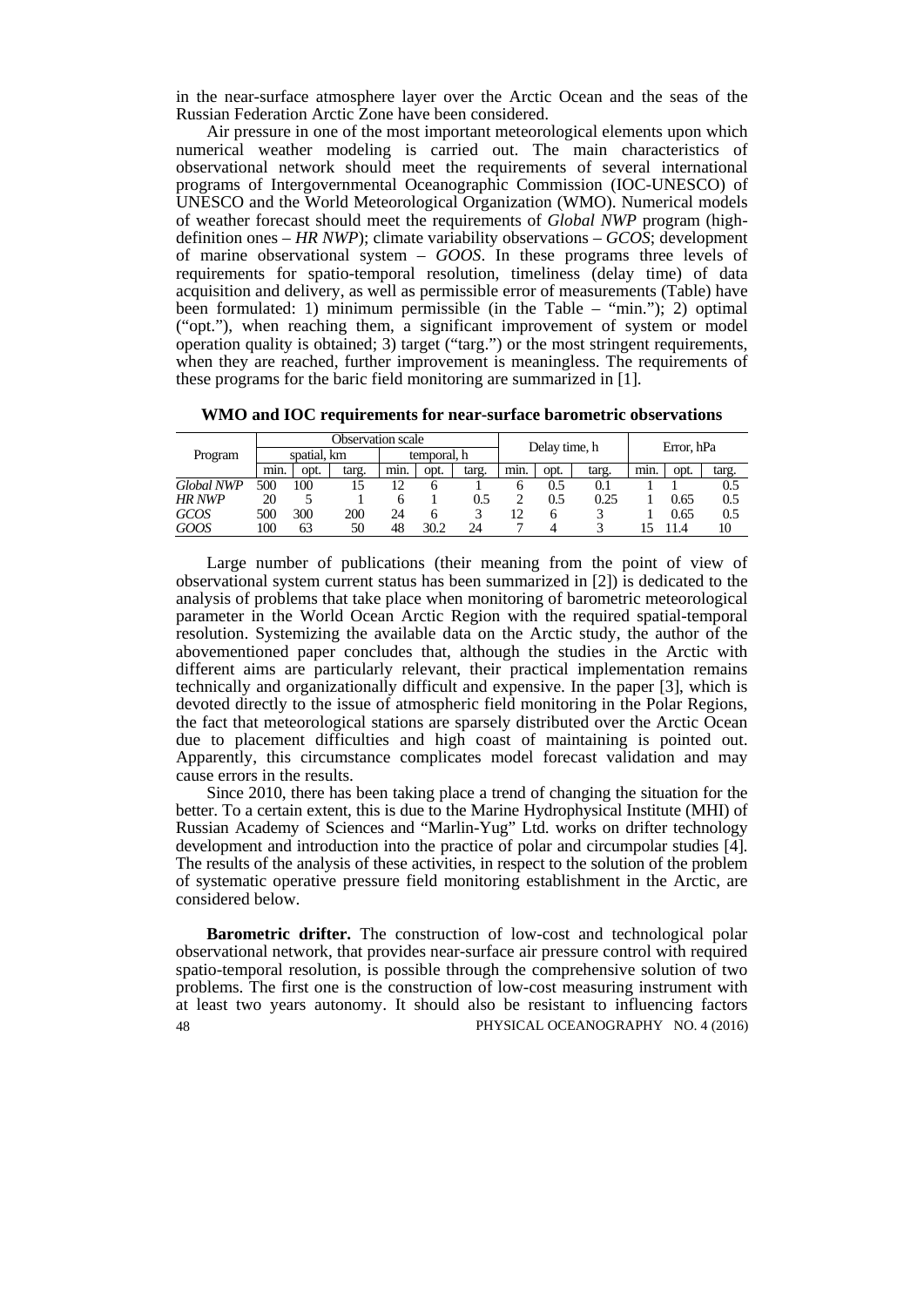characteristic of polar operating conditions. The second one is adaptation of measuring instrument interface to the existing systems for operative delivery of data to users.

Solution of these problems may be based on the developments accomplished in MHI in 2000 – 2015. It is essential that the results of these developments have been tried out in long-term in situ experiments in different regions of the World Ocean. It seems appropriate to use *SVP*-*B* type autonomous barometric drifter [5], adapted to the operational conditions of the polar regions, as a basic element of polar observational network. The drifter includes air pressure measuring channel with barometric port, which provides correct interaction between the sensor and the atmosphere under influence of wind and wave effect, and sea surface temperature (*SST*) measuring channel. Drifter locations are measured by the integrated Global Positioning System *GPS* receiver. Measurement data are transmitted to users via *Argos* or *Iridium* satellite communication systems.

Air pressure field control channel includes the aggregate of all technical, informational and software tools which participate in air pressure measurement, quality control and delivery of data to users. The structure of this channel is represented in Fig. 1. *MS*5534*B* type sensor (*Intersema*, Switzerland) is used as a primary pressure transducer. As is shown in [6], when sensors are calibrated individually, the error of pressure measuring within 850 – 1055 hPa range at environment temperature from -20 to +20  $\degree$ C does not exceed 2 hPa during 12 month.



Fig. 1. The structure of arrangement of air pressure drifter monitoring channel

The most important indicator of barometric drifter effectiveness, as an autonomous unattended observational instrument, is reliability of its meteorological and operational characteristics. Long-term tests of specialized modification of MHI barometric drifter had been carried out at cape Barrows, at the North of Alaska. These tests are one of the experiments on the basis of which it is possible to draw a conclusion on the possibility and feasibility of air pressure monitoring network construction in the Arctic Region utilizing the above mentioned barometric drifter. Comparative tests have been carried out upon the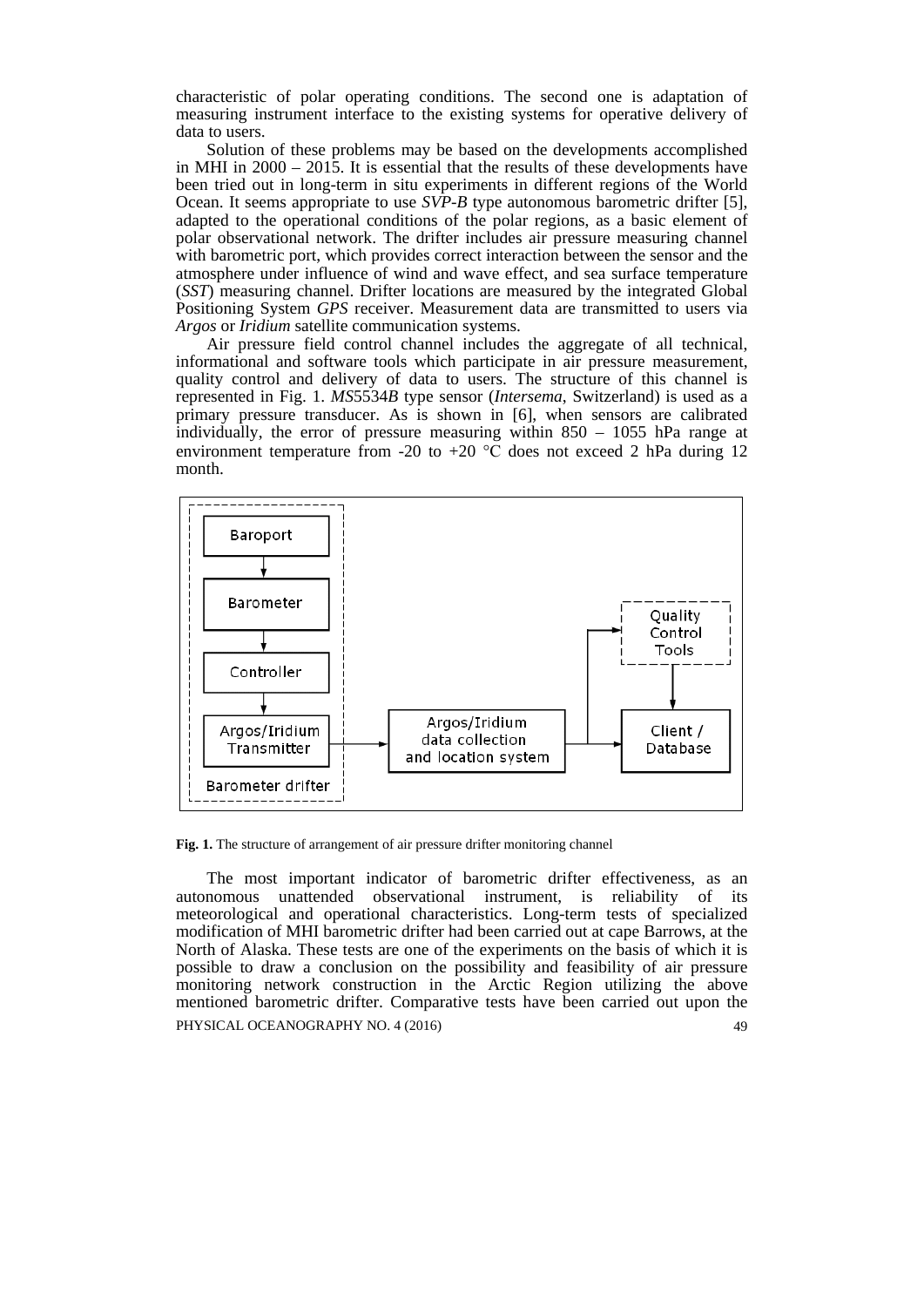initiative of University of Washington staff in order to assess operational characteristics of barometric drifters (from different manufacturers) in polar conditions. Barometric drifter *ID*128647, developed by MHI and manufactured by "Marlin-Yug" Ltd, has been installed at the cape Barrow test ground in early July 2013 together with barometric drifters from other manufacturers (including *MetOcean* (Canada) and *Pacific Gyre* (USA)). Duration of barometric drifter autonomous operation made up 857 days. During that time more than 20 000 hourly readings of air pressure, environmental temperature and coordinates, according to built-in *GPS* receiver data, were performed and transmitted via *Argos*-2 satellite channel. On 13 November 2015, barometric drifter stopped data transmission due to low battery. For objective reasons we do not have continuous data series. Nevertheless, available fragments allow us to draw valid conclusions on the quality of measurement results.



**Fig. 2.** Barometric drifter tests in the North of Alaska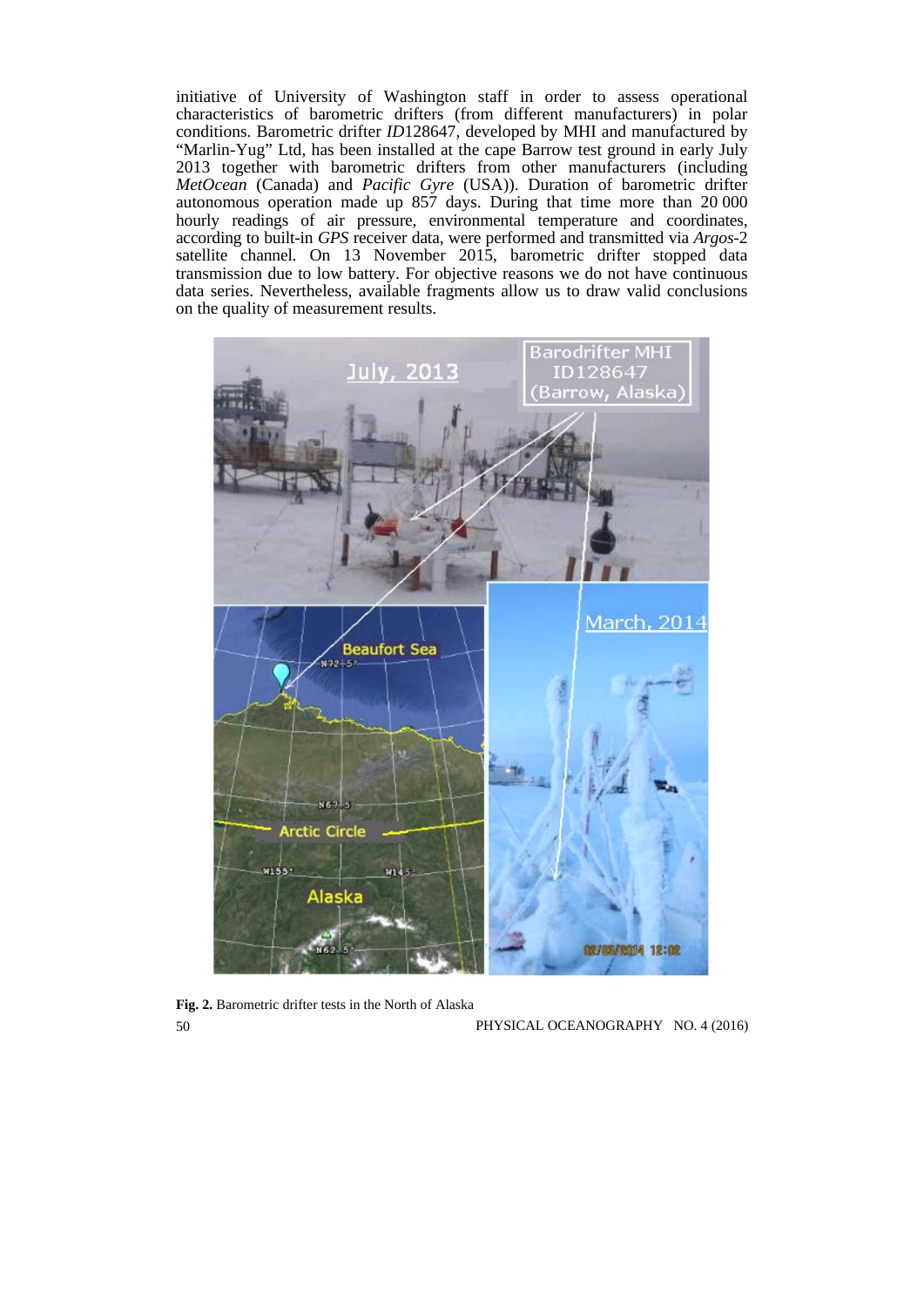

**Fig. 3.** Fragments of air pressure time series according to data of *ID*128647 and *ID*2416 barometric drifters, and sea surface temperature (*SST*) – according to *ID*128647 barometric drifter data (the results of tests performed at test ground in Alaska)

Test conditions can be seen in Fig. 2, the quality of measurement results can be seen from the graphs in Fig. 3. Air pressure graphs have been plotted according to the data acquired from barometric drifters *ID*128647 (MHI) and *ID*2416 (unknown manufacturer). Environment temperature graph has been plotted according to the data of *ID*128647 barometric drifter. As is obvious from Fig. 3, air pressure measurement channel of *ID*128647 barometric drifter remained operational throughout the entire period of observations, whereas there were numerous failures in barometric drifter *ID*128647 data.

The results of correlation of air pressure and drift trajectory time series according to *GPS* receiver data of *ID*52494 MHI barometric drifter and Canadian profiling system *Polar Ocean Profiling System* (*POPS*) (in April 2010 they were deployed 77 km from the North Pole and a few meters from each other) are indicative in assessing the operational characteristics. Trajectories and graphs (reconstructed according to data of barometric drifter and *POPS* system) of air pressure time series are represented in Fig. 4. For almost three months barometric drifter locations were determined without omissions and failures by installed *GPS*  receiver and were transmitted with 1 hour interval. This allowed us reliably assess drift parameters, unlike the fragmentary trajectory measurements carried out by *POPS* system.

Similar conclusions can be drawn about the results of air pressure observations whose time series are graphically shown in Fig. 4. Judging by the graphs, there are up to 7 hPa (June 2010) differences between the *POPS* system data and MHI barometric drifter data. In the same figure the graph (shown in green) of difference of barometric drifter measurement results from the air pressure model assessments according to the data of *Meteo*-*France* (France) meteorological center quality control system is represented. It is obvious from the graph that the failures in *POPS* system measurements are the cause of the differences.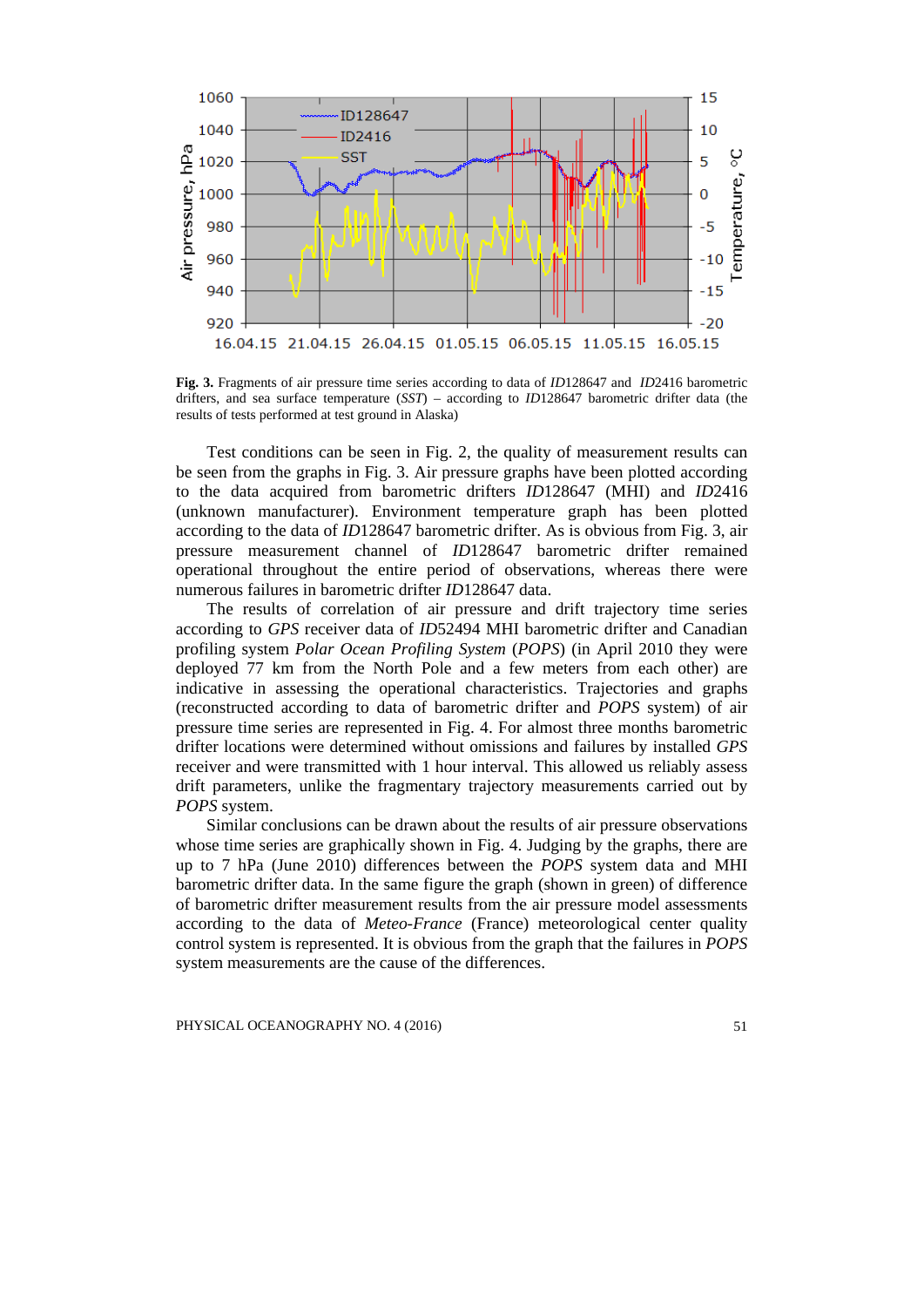

**Fig. 4.** Ice floe drift and results of air pressure (AP) observations according to the data of *ID*52494 barometric drifter (MHI) and *POPS* profiling system (Canada)

Technical and methodological solutions that had been implemented in the considered polar drift experiments and had been continuously tested in Arctic conditions became the basis for construction of specialized autonomous instruments for investigation of Arctic and methods of their application. Such instruments include *BTC*60/*GPS*/*ice* type temperature-profiling drifters developed in MHI. The experience of their implementation has been described in [4].

**Some results of in situ experiments.** More than 30 drifters of *BTC*60/*GPS*/*ice* type whose summarized lifetime as for June 2015 exceeded 6500 days were deployed in the Arctic in 2012 – 2015. According to data acquired from the drifters, more than 155 000 air pressure readings were received. The most intensive drifter observations were carried out in two regions: in the Beaufort Sea – Canada Basin and in the Central Arctic. The trajectories of some drifts in the Central Arctic are represented in Fig. 5. Three drifters performed synchronous air pressure measurements with 1 hr interval for 396 days (September 2013 – October 2014). Three-month snippets of data, according to which one can assess real spatialtemporal air pressure field variability, are shown at the graphs represented in Fig. 5.

The creation of systematic operative observations of air pressure field in the Arctic Region as a segment of informational-measuring modeling system will enhance the forecast quality. Fig. 6 taken from the paper [3] can be a clear illustration of this fact. As it can be seen from graphs on which the results of air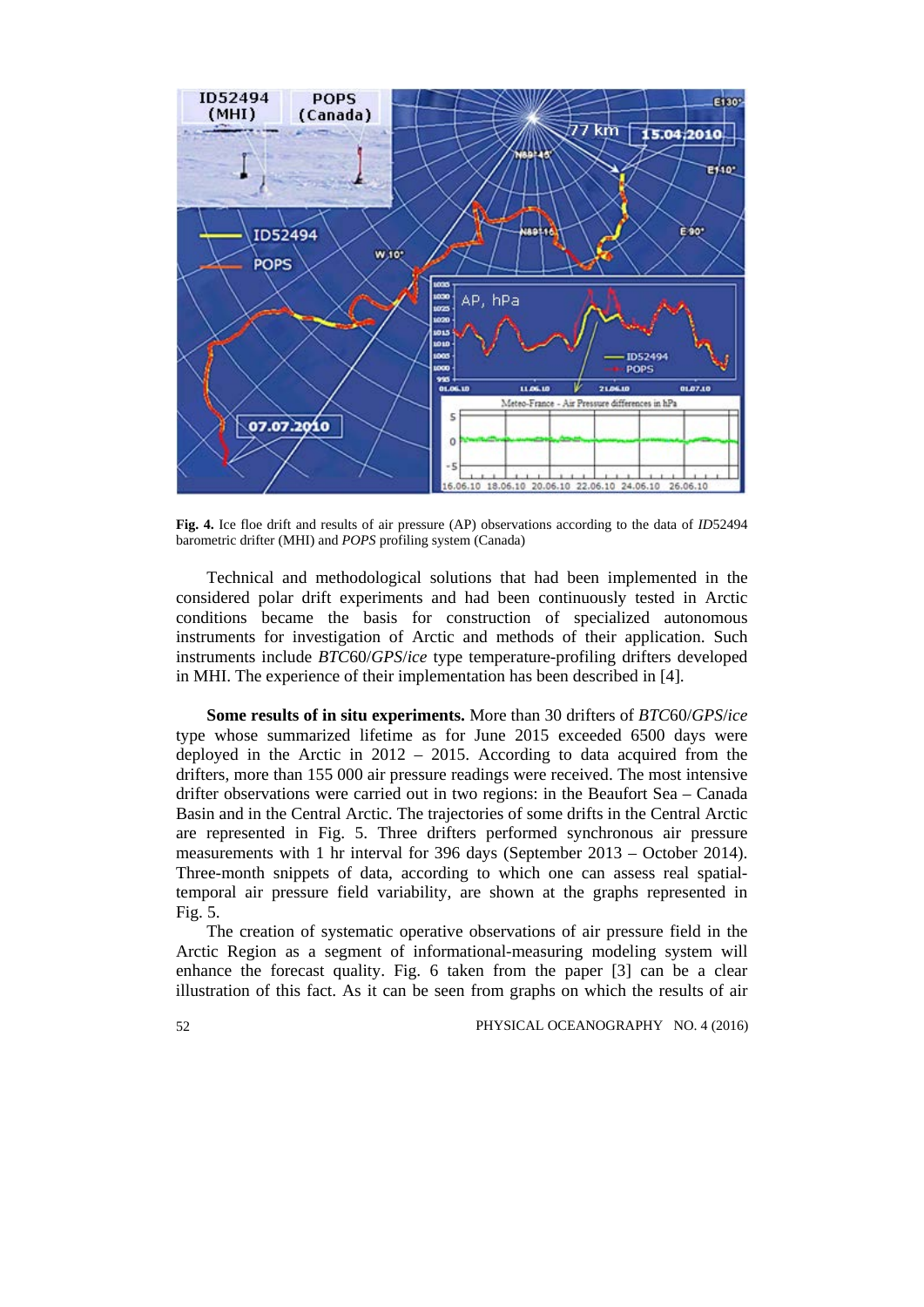pressure field modeling are represented, assimilation of drifter data provides significant refinement of model assessments. As a consequence, this also reduces the probability of erroneous forecasts.



**Fig. 5.** Trajectories and air pressure time series according to the data of *BTC*60/*GPS*/*ice ID*247800, *ID*246740 and *ID*246950 barometric drifters in January – May 2014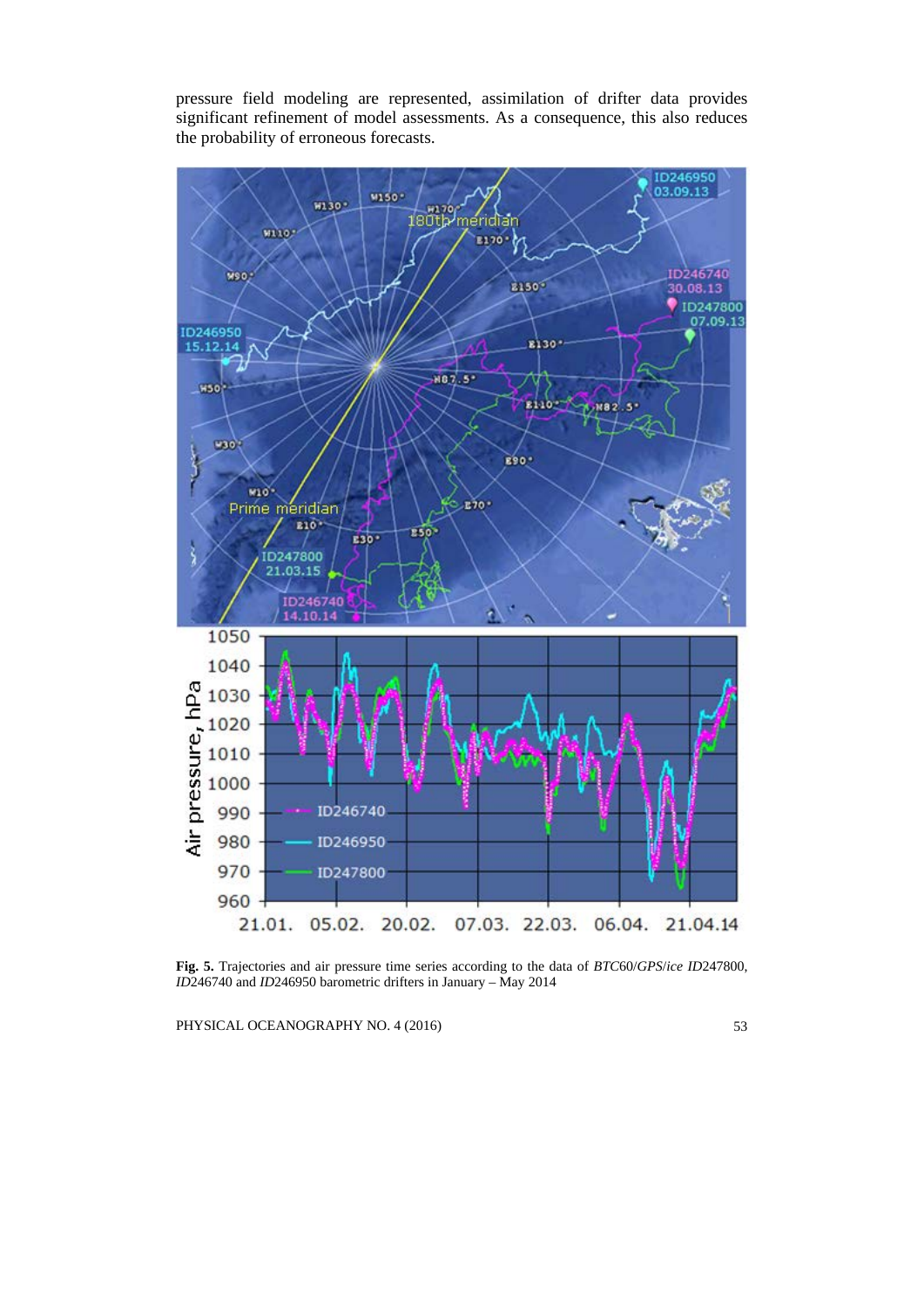Since barometric drifters are autonomous measuring instruments, this eliminates the possibility of drifter measurement verification by direct control of measuring channels in the floats. The reliability of parameters (which are measured *in situ* by drifters) can be assessed by the system of remote quality control of marine contact observations *Quality Control Tools* [7]. Verification method based on comparison of global air pressure field model calculation results with the drifter measurement data is implemented in this system (which is supported by *Meteo*-*France* meteorological center). Pressure field models are developed and supported by independent national and international hydrometeorological centers. The results of drifter and model data comparison are available on the website [8]. These data can be assessed using the *WMO* numbers (unique for each drifter) under which drifter data are disseminated in the *Global Telecommunication System*. For the past 15 days the data are represented graphically. For the past 6 months the information is represented by the data on the operating quality of drifter measuring channel.

# Sea Level Pressure (SLP) Reanalyses



**Fig. 6.** Model assessments of air pressure field with regard (on the left) and with no regard (on the right) for the drifter data [3]. The positions of barometric drifters whose data were assimilated in the model are marked by black dots

54 PHYSICAL OCEANOGRAPHY NO. 4 (2016) In Fig. 7 the results of air pressure measurement quality assessment are shown. The measurements were carried out by *BTC*60/*GPS*/*ice ID*245950/*WMO*4800541 thermoprofiling barometric drifter that had been deployed on 30 August 2013 in the point with 76.43 °N and 178.87 °E coordinates. The drifter remained fully operational and drift duration (its trajectory is shown in Fig. 7, *a*) made up 846 days as at 23 December 2015. During that period the drifter performed more than 20 300 air pressure measurements with 1 hr interval. The graphs of air pressure value (measured by the barometric drifter in December 2015) differences from the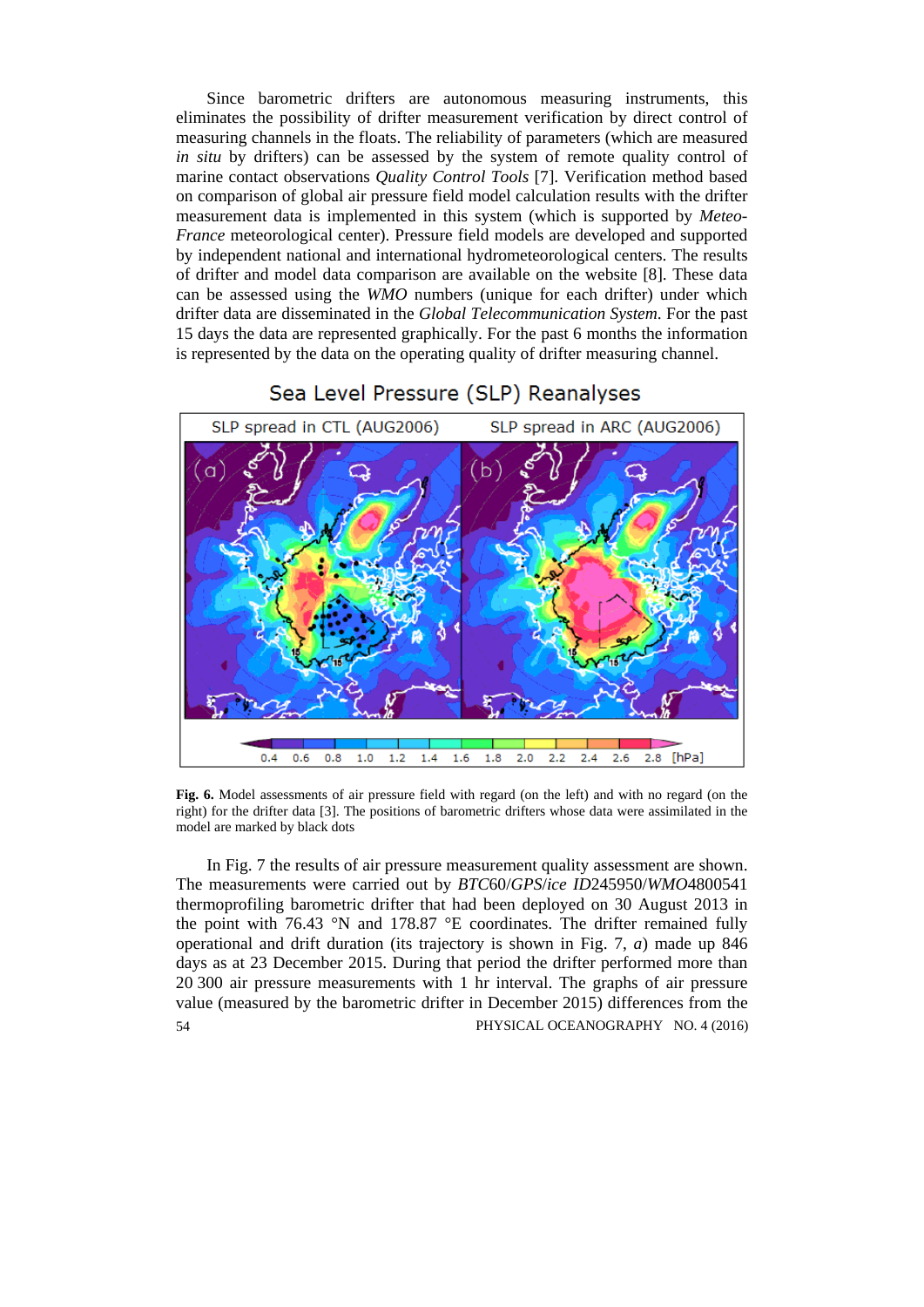ones calculated according to the models via Meteo-France Quality Control Tool (France) are shown in Fig. 7, *b*. Monthly average statistical values of measurement quality (the measurements were carried out in June – November 2015) in comparison with the model ones are represented in Fig. 7, *c*. The assessments of root-mean-square deviation (RMSD) of air pressure measurement results do not exceed, and in most cases are even lower than RMSD mean value calculated by the data from all barometric drifters of the global observational network.



**Fig. 7.** Drift trajectory (*a*), graphs of measured air pressure value differences from the ones calculated by the model (*b*) and monthly average statistical values of measurement quality (*c*) according to data of *BTC*60/*GPS*/*ice ID*245950/*WMO*4800541 barometric drifter